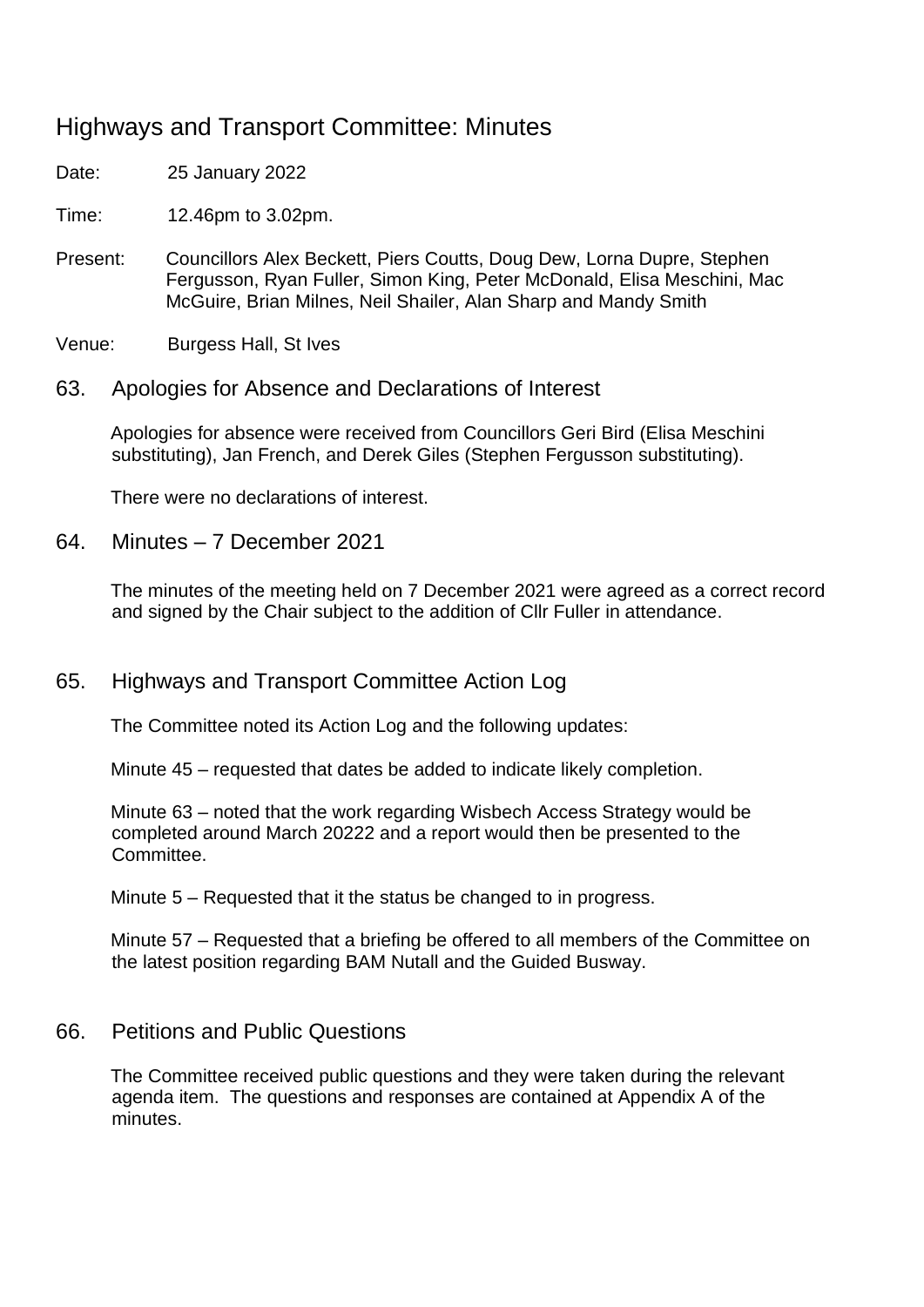## 67. Parking Enforcement and Permits System

The Committee received a report that sought authorisation Parking Information Technology system and delegate the award of the contract following the completion of the tender process. Introducing the report officers explained that the system underpinned all the activities of the enforcement team. It was intended to ensure that the system was able to be adapted to take account of future developments and legislative changes, in particular readiness for TMA 6. There were also complexities that were being addressed regarding parking enforcement outside of Cambridge city. The system would also have capabilities for processing environmental charges such as Ultra Low Emission Zones (ULEZ) should they be introduced.

Question received from Jim Chisolm question.

During discussion Members:

- Requested that regarding paragraph 2.4 of the report, relating to European Union procurement law, future reports be amended to reflect that such references were no longer required.
- Confirmed that from June 2022 TMA 6 powers were available to the Council within Cambridge City to begin with and would be able to be expanded in the future.
- Acknowledged that powers to curb pavement parking were likely to come forward in the near future and the system would be able to account for such legislative changes.
- Noted that Huntingdonshire District Council was not taking part in the procurement as it had its own enforcement and collection provision.

It was resolved unanimously to:

- a) Authorise Cambridgeshire County Council (CCC) to commence the procurement for the IT contract for Civil Parking Enforcement (CPE) and Parking Permit System for a term of two years from June 2022 with an option to extend for two years, through the Eastern Shires Purchasing Organisation; and
- b) Delegate the authority to the Executive Director, Place & Economy, in consultation with the Chair of the Highways and Transport Committee, to appoint contractors following a competitive process and complete all necessary contractual documents in accordance with Council Procedures.
- 68. Highway and Capital Maintenance Programme 2021/22 Schemes Over £500k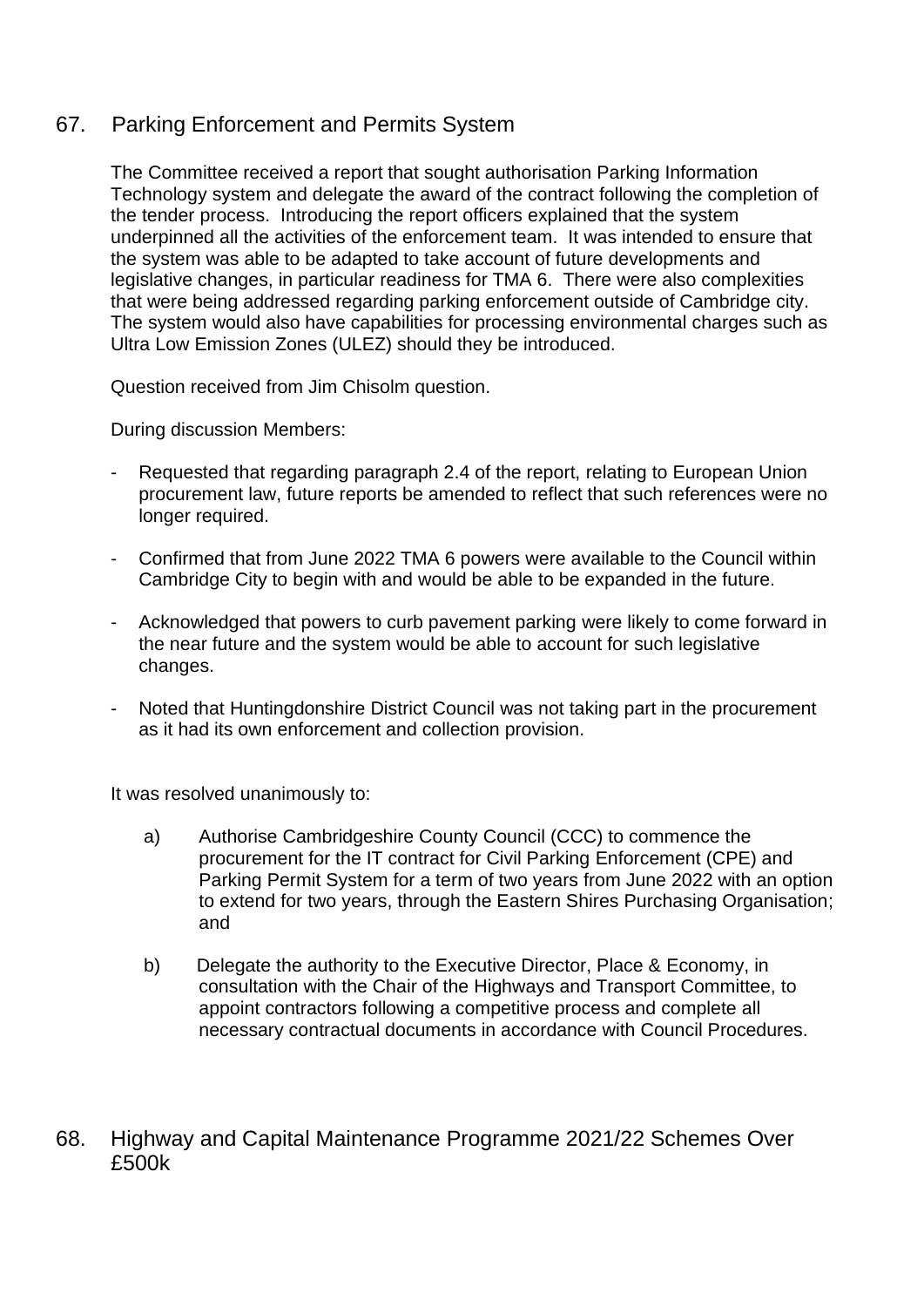The Committee received a report regarding the Highway Capital Maintenance programme. The report sought the Committee's approval for a total of 7 schemes that individually exceeded £500k.

In discussing the proposals Members:

- Sought further information regarding the proposed works at the A505, Duxford. The presenting officer explained the proposed works were for the replacement of safety barriers. The scheme was being reviewed to ensure best value; however, it was a complex location.
- Welcomed the substantial amount of money allocated for the resurfacing of Cromwell Road Wisbech
- Noted that the Committee was approving a delegation to the Executive Director to approve the scheme when it was ready to progress in consultation with the Chair and Vice Chair of the Highways and Transport Committee. Therefore, any concerns, such as the cost of the A505 scheme would be noted and address prior to approval.
- Drew attention to Haddenham Hill Row Causeway and the cost of the road to maintain. Members noted that the work was advertised to begin 8 days ago and recognised that due to the costs it required Committee approval. However, it was requested that communications regarding proposed works were accurate and did not confuse residents.
- Noted that there were numerous factors that needed to be considered when deciding upon the work to be undertaken to achieve best value environmentally and financially.

It was resolved unanimously to:

- a) approve the procurement of 7 schemes for commissioning and delivery as set out in table 1; and
- b) To delegate the contract award decision to Executive Director in consultation with Chair and Vice Chair of the Highways and Transport **Committee**

### 69. Winter Service Fleet Procurement

The Committee considered a report that sought the approval for the procurement of the winter service fleet. Attention was drawn by the presenting officer to paragraph 1.12 of the report that contained an error and should have stated 45% not 40%. The Committee noted that the procurement exercise had resulted in 2 tender returns.

In discussing the report Members: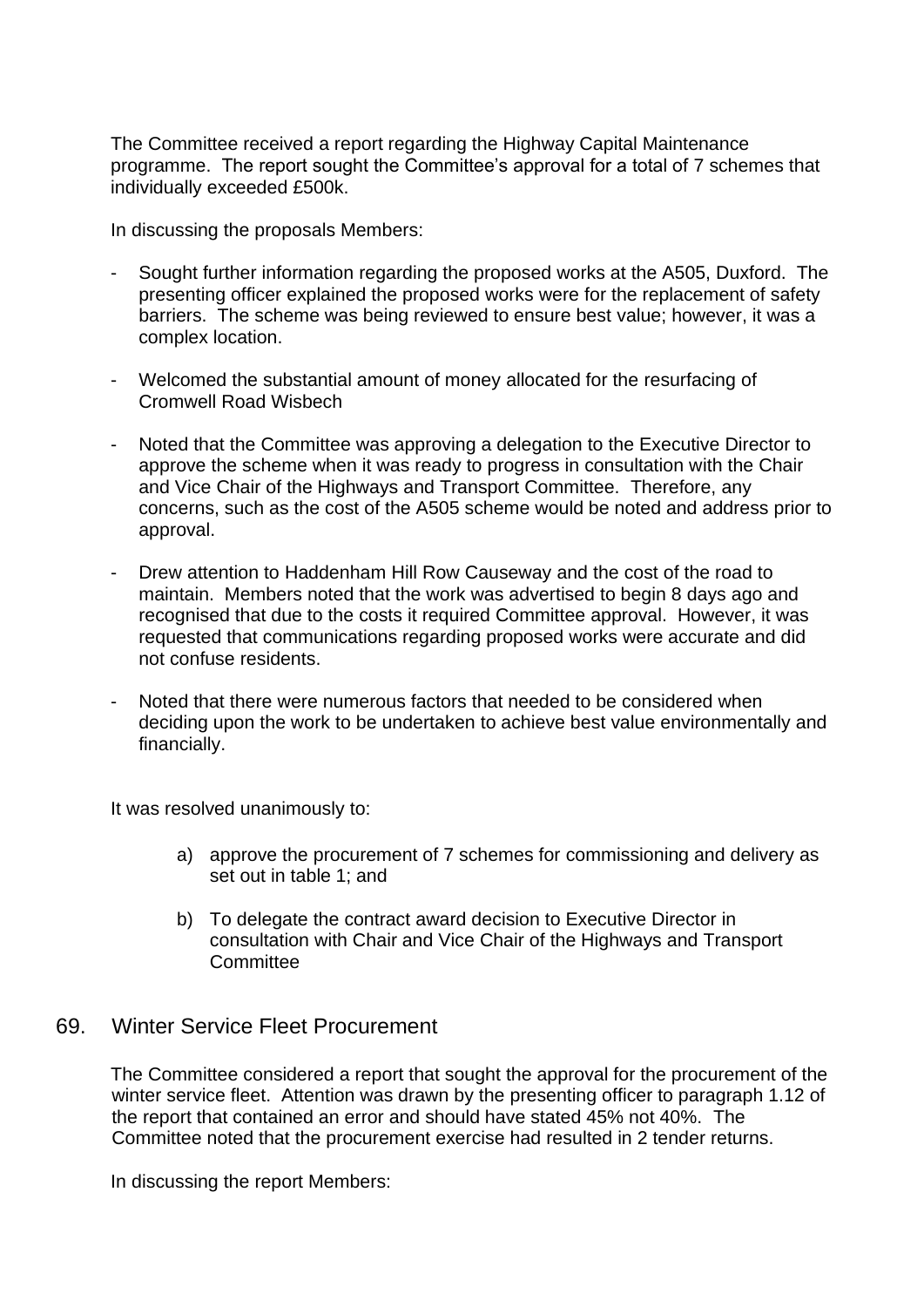- Drew attention to only 2 tenders having been received and questioned as to whether that was typical and replicated in other local authorities. Officers explained that there were not many suppliers of such vehicles, and it was not surprising that so few tenders had been received.
- Noted that the decision to lease vehicles would not have affected the number of companies bidding for the contract.
- Questioned whether an assessment of leasing vehicles versus purchasing had been undertaken. Officers undertook to provide details regarding the evaluation and the results. **ACTION**
- Confirmed that the contract included the servicing and repair of the vehicles and the system that tracked and controlled the spreading of salt.
- Commented that companies would find it difficult to source 37 gritters when only given 6 months' notice and it was essential that procurement exercises had sufficient lead times to maximise the number of tenders and achieve best value. It was also suggested that smaller contracts combined with the Winter Service Contract may also be a benefit. The presenting officer informed the Committee that the procurement process began 18 months ago and that the points raised would be considered when moving into the next procurement process.
- Sought Member involvement in the process at an earlier stage of the process and commented that winter maintenance had posed problems financially with increased costs and despite work undertaken by former County Councillor Ian Manning, there did not appear to be a thorough understanding of the costs and reasons.
- Suggested that a report be scheduled on the forward agenda plan at the appropriate point

It was resolved to:

To award the contract for the new Winter Service Vehicle Fleet following the completion of the procurement process.

#### 70. 20mph Schemes

Members received a report that sought agreement for a process regarding the implementation of 20mph schemes. Specifically, the report requested approval for the establishment of a separate 20mph fund, process, the prioritisation parameters, and the establishment of a cross-party Working Group to review the proposed scoring criteria and consider the minimum level of funding required from third parties when making an application.

During discussion Members: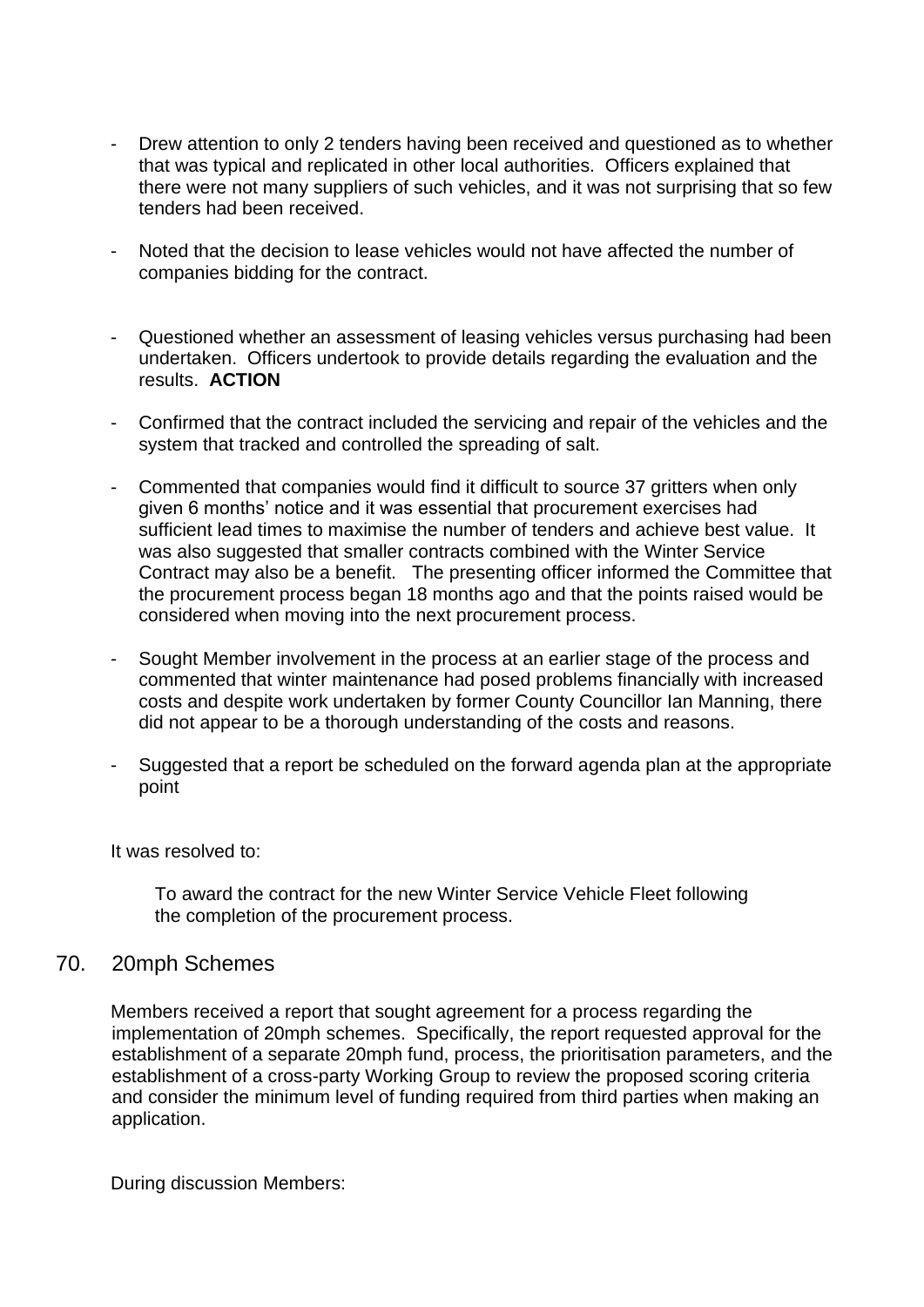- that a new budget would be identified once the Working Group had met and decided the level of funding required and when it would be drawn upon. It was also noted that it would not impinge on the Local Highway Improvement (LHI) funding.
- Drew attention to Appendix 1 of the report and noted that evidence of public support did not include Parish Councils and therefore requested they be included.
- Commented that there did not appear to be a reference to 20mph limits outside schools which was one of the most useful implementations.
- Commented that there were often unforeseen impacts due to traffic calming measures such as vibrations in houses that affected residents. It was therefore essential that the local community was supportive of traffic calming measures through effective consultation.
- Welcomed the establishment of a cross-party Member working group.
- Emphasised that LHI funding should not be used to avoid funding road safety schemes.
- Expressed concern regarding the criteria for a mean speed of 24mph that would result in most rural villages being excluded and highlighted the unique challenges facing speed reduction in rural communities.
- Commented that it was important not to look at roads in isolation but part of wider zones.
- Requested that the Member working group be bold and determined and it focusses on how schemes could be delivered rather than could they be delivered.

In summing up the debate the Chairman noted the discussion around the prioritisation parameters and proposed with the unanimous agreement of the Committee that – *subject to the further work of the Working Group* be added to recommendation b)

It was unanimously resolved to:

- a) Approve the establishment of a separate 20mph fund and associated process;
- b) Agree the prioritisation parameters attached at Appendix 1 **(subject to the further work of the Working Group)**; and
- c) Agree the establishment of a cross-party Member working group on 20mph schemes
- 71. Finance Monitoring Report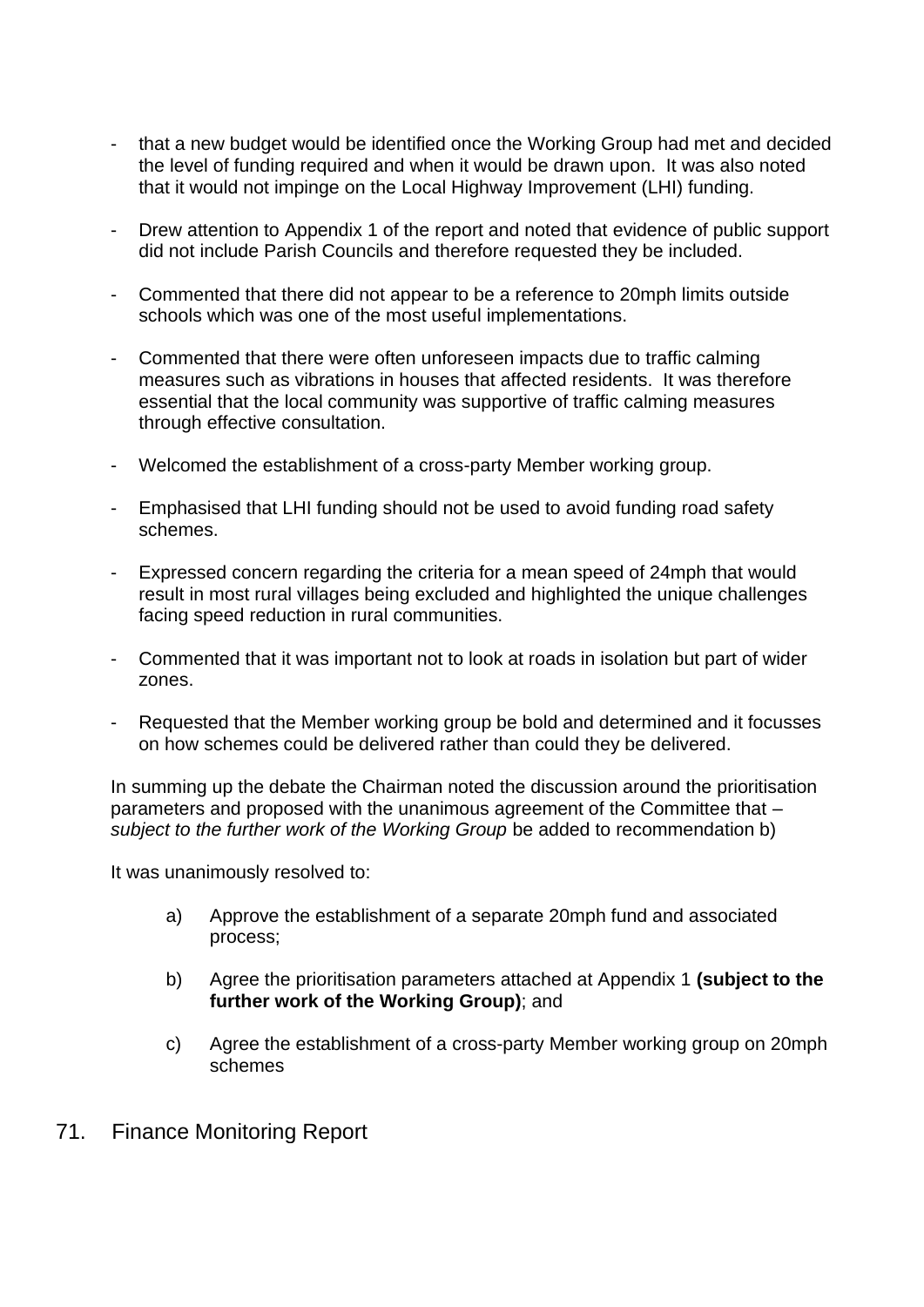The Committee received the November iteration of the Finance Monitoring Report. The presenting officer drew the Committee's attention to the main material changes since the last report that included an increased forecast underspend in Streetlighting, Highways Development Management anticipating significant additional income and a reduction in in the forecast income for Parking Enforcement.

Commenting on the report, Members:

- Sought clarification relating to parking enforcement. Officers explained that in the business plan, £1.5m was allocated as it was anticipated that it would likely underrecover. The funding could not be allocated to the budget line in order that it could be allocated from the COVID grant.
- Noted that actuals to date were carefully analysed and compared to the profiled budget. They were often impacted by seasonal changes, the speed of invoicing and accruals.
- Sought clarity regarding the Highways Maintenance spending that appeared to be far behind the budget. Officers undertook to review **ACTION**
- Requested an update regarding A1303 and the land acquisition issues that had delayed progress to update residents. **ACTION**
- Drew attention to the Local Highway Improvements (LHI) that appeared to be delayed. Officers explained that owing to the process, schemes did take time. However, it was accepted that delivery cycles required improvement and to be clearer on likely timescales for delivery.
- Expressed concern at the vacancy rate across the directorate and questioned the impact that was having on delivery. Officers confirmed that it was impacting on the delivery of the service and was being addressed through recruitment following the restructure of the service.
- Requested that a report be presented to a future meeting of the Committee in order that Members have oversight of the process and why delays were occurring. The request was to be discussed further at a future meeting of Spokes **ACTION**

It was resolved to:

Note and comment on the report

### 72. A428 Development Consent Order Position Review

The Committee received a report that informed Members of the current positions of the Council and National Highways regarding the major scheme to upgrade the A428 to a dual carriageway and future commitments from National Highways. Members noted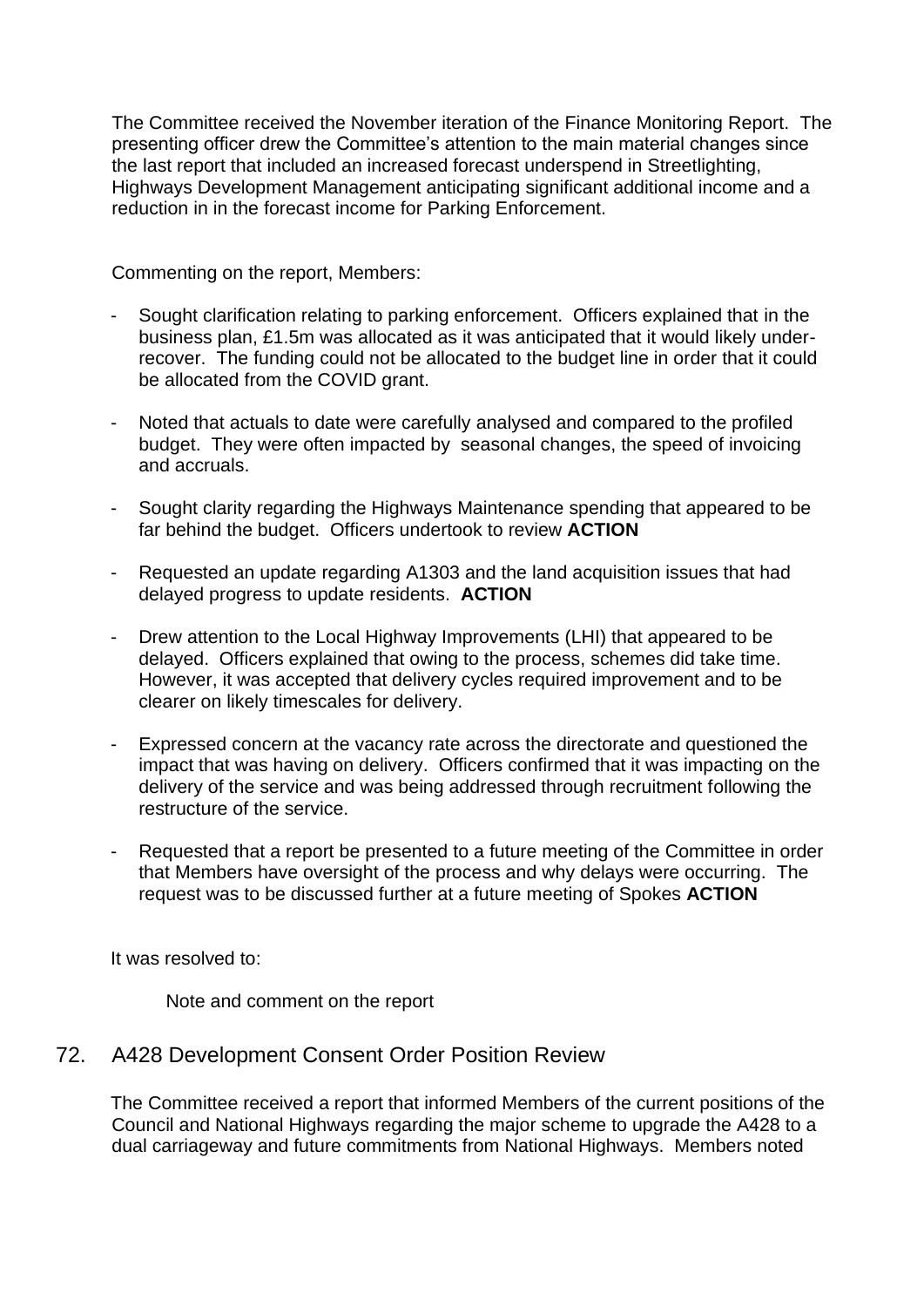that representatives from National Highways were invited to attend the meeting, however they were unable to do so.

In discussing the report Members:

- Noted that there were measures that could be undertaken relating to diversion management to prevent 'rat-running' and officers undertook to provide further details. **ACTION**
- Drew attention to section 2.23 of the report that addressed environmental issues and commented that although decarbonisation was mentioned, noise or air pollution was not. The presenting officer confirmed there were plans that could be shared.
- Questioned the modelling statement and expressed concern regarding the robustness of the monitoring system. The presenting officer undertook to provide a briefing note. **ACTION**
- In drawing attention to LTN/120 and National Highways resistance to incorporating in the project, questioned whether Designated Funds could be applied for. Officers explained that there was a risk that Designated Funds were seen as a panacea. The fund was a competitive bid system that was over-subscribed. A total of £500m had been secured for NMU feasibility studies and it was essential for a framework to be in place to manage legacy commitments.
- Sought assurance that temporary weight restrictions would be considered for use to manage vehicle movements and routes.

It was resolved to:

- a) Note the update on the A428 DCO, and National Highways commitments for future investment; and
- b) Note in principle support subject to conditions, and delegate to the Executive Director for Place & Economy confirmation of the position prior to the final deadline, if outstanding matters are satisfactorily resolved, in consultation with the Chair and Vice-Chair of Highways & Transport Committee, and in discussion with the key Members impacted in and around the A428
- 73. Highways and Transport Committee Agenda Plan and Training Plan and Appointments to Outside Bodies and Internal Advisory Groups and Panels

The Committee noted its Agenda Plan, Training Plan and appointments to Outside Bodies and Internal Advisory Groups.